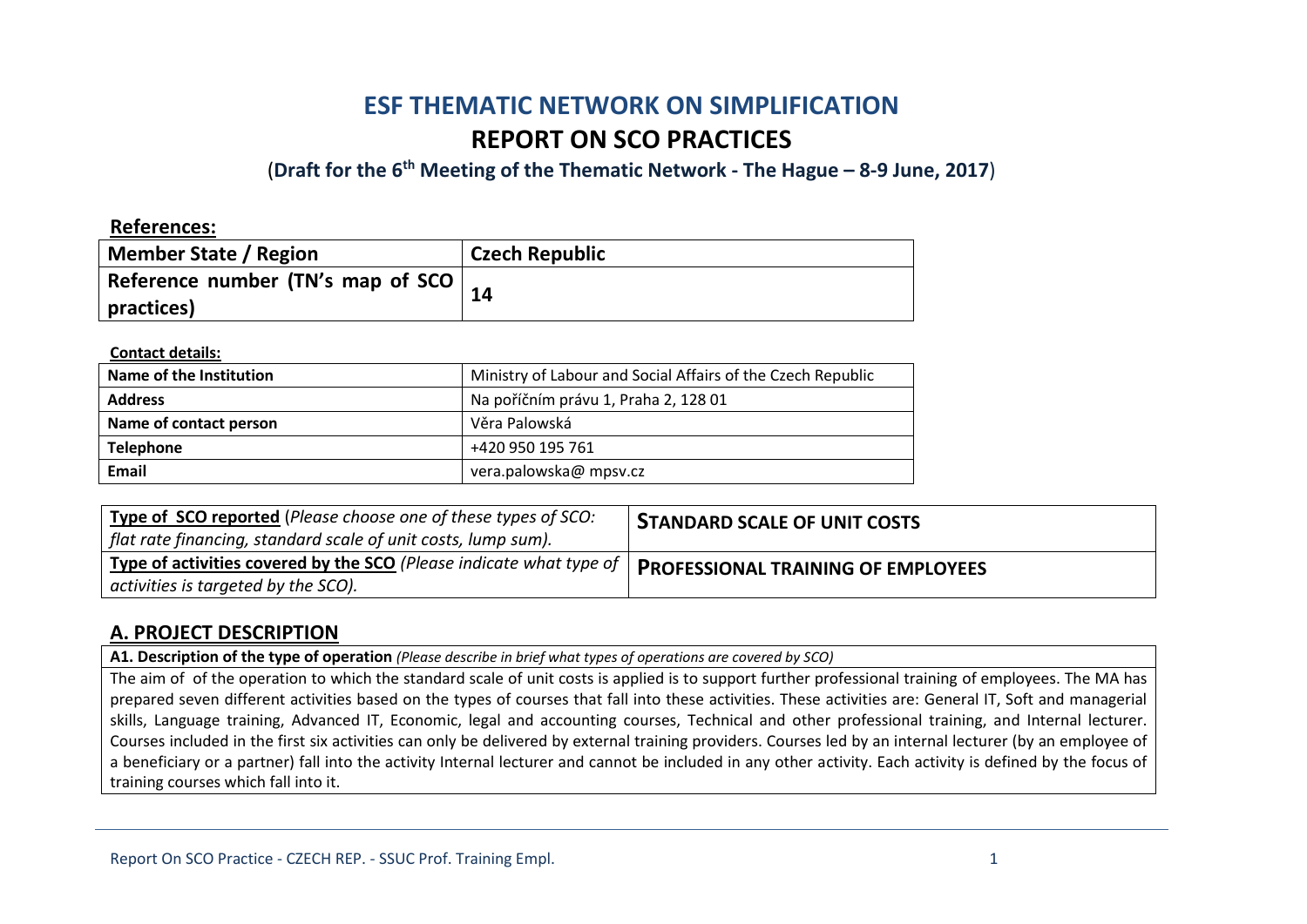Training means exclusively full-time education in the classroom or in the workplace with the participation of a lecturer (or coach/instructor). The activity is not intended for any form of distance learning.

**A2. Definition of outputs/results** (*Please give a short definition of outputs and/or results)*

Indicator definition is as follows: the unit in the activity is the is employee participation in further training (course) of 60 minutes (i.e. person-hour) or 45 minutes in case of the activity Language training (i.e. period), while the focus of the course must fall within the definition mentioned in the list of courses in this activity and it must be a course provided by operators that are different from the beneficiary or its partners (in the project). Courses led by an internal lecturer (by an employee of a beneficiary or a partner) fall into the activity Internal lecturer and cannot be included in any other activity.

Furthermore, the condition is that all person-hours (periods) of a given participant in total reach at least 70% of the length of the course set out in the documentation of the training course content and that participant has received a certificate of completion.

As the unit of measurement for indicator is then a number of completed hours per employee.

**A3. Beneficiaries** *(please indicate the types of beneficiaries involved in the operations covered by SCO)*

NGOs, private firms, sole traders, professional associations

**A4. Target group(s)** *(Please list target groups within projects covered by SCO)*

Employees

## **B. METHODOLOGY AND CALCULATION METHOD**

**B.1 Methodology** *(please indicate which methodology/ies has/have been used: Fair, equitable and verifiable method / use of existing EU schemes for similar types of operation and beneficiary / Use of existing own national schemes for similar types of operations and beneficiaries / use of rates and specific methods enshrined in the regulation or in a delegated act / use of a draft budget /combination of methodologies). Please indicate if the concerned SCO has been covered by Art. 14(1) ESF)*

The standard scale of unit costs has been defined by using a fair, equitable and verifiable method according to Art. 67.(5).(a) of the CPR. Links to national legislation have been used to determine the value of the wage contribution for employees' participation in training. The standard scale of unit costs has been covered by a Delegated Act adopted under Art. 14(1) ESF.

**B.2 Calculation Methods** *(please describe how the calculations have been made)*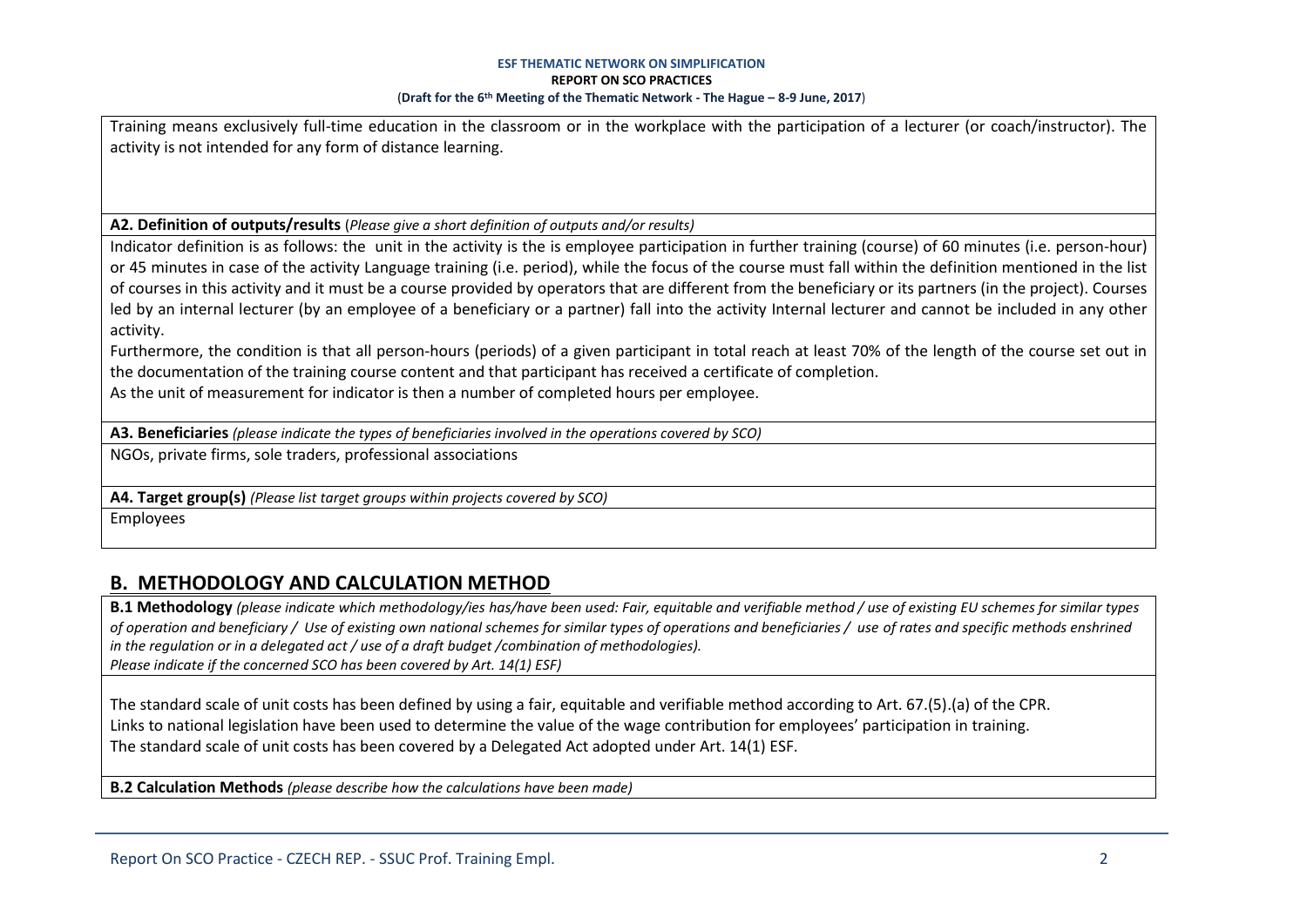The basic value of the unit cost is equivalent to the direct cost of the actual performance, i.e. the full-time training courses. This price is determined on the basis of a survey of prices in the course market.

The cost of the direct performance is increased by other costs directly related to training within the project. These costs are indirect costs, which are project administration costs and other overheads costs. Indirect costs are calculated as a rate of direct cost of performance and wage contribution for employee participation in training. The rate of indirect costs has been determined on the basis of an analysis of data from grant projects supported in Priority Axis 1 Adaptability, OP HRE. The analysis included a total of 218 completed projects. Indirect costs data were drawn from a take-up overview from the final project monitoring report.

The unit costs also included wage contribution for employee participation in training in the amount of hourly minimum wage and mandatory social security and health insurance contributions paid by employers.

After adding up all the components, the total value of a unit cost was calculated.

**B.3 Data source** *(please indicate the type of data used and the data source)*

A combination of data has been used:

- historical data from similar projects in programming period 2007 2013 for staff costs and indirect costs;
- market research for external training costs,
- statistical data (salaries) for internal training costs,
- legislation data for hourly wage subsidy.

### **C. IMPLEMENTATION OF SCO** (*Please describe in brief what implementationrules and conditions have been set out).*

Projects can be implemented only by beneficiaries or in cooperation with project partners or other involved subjects. Involved subjects are not specified in a project application form and they enter the project during its implementation.

Applicants indicate in an application form which activities will be carried out within the project. For the activities selected, a planned number of person-hours (or periods) to be achieved shall be given.

The funds are reimbursed based on the declaration of the number of actual person-hours (periods) in completed courses. Completed course means the completion of training of one person in one topic or of one level of one topic.

Costs will be reimbursed based on the certificate of completion with attendance sheets attached. The actual number of hours must be indicated for each person. For each course, which has been realised in the project a beneficiary must have a documentation of the training course content. Only actual person-hours of participants who completed at least 70% of the planned course hours are eligible for reimbursement. The planned course hours are given in the documentation of the training course content (syllabus/annotation/programme/accreditation). The 70% of the planned attendance is required for a certificate of completion to be issued. If a participant fails to reach at least 70% attendance, the unit cost will not be reimbursed. A certificate of completion must be presented for every course participant. The certificate of completion must specify that the course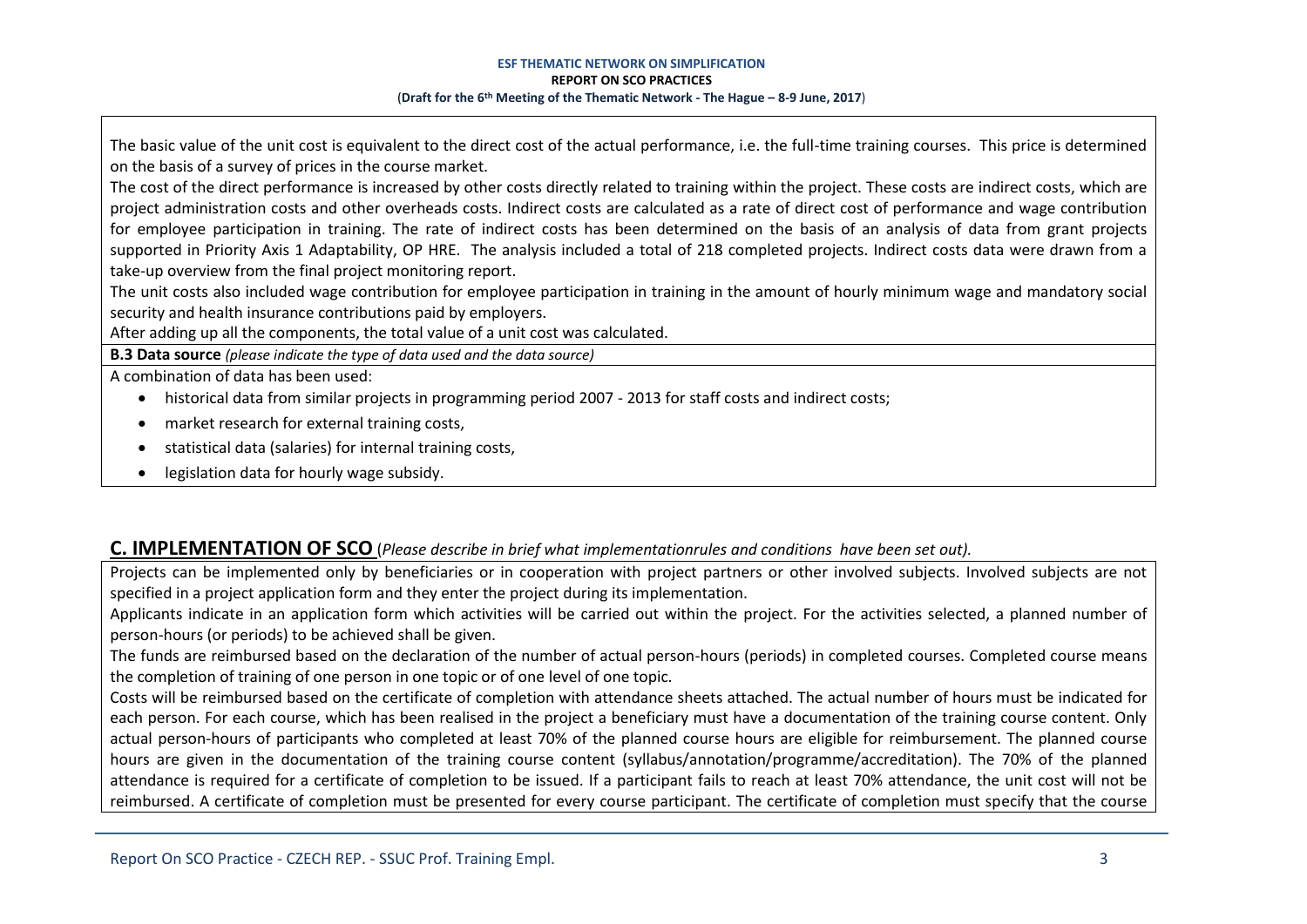was completed by a test of knowledge and skills (in line with the documentation of the training course content).

### **D. AUDIT TRAIL** *(Please provide a brief description of the audit trail for the concerned SCO, including documents, key contents/conditions and procedures).*

The reimbursement of a unit cost is conditional on at least 70% of the planned attendance and the issuance of a certificate of completion, which must indicate that the course was completed by a test of the acquired knowledge and skills. Concerning courses to acquire certification required for the performance of specific activities or meeting statutory conditions, it is necessary to demonstrate that they were completed by the acquisition of the relevant certificate.

The above-mentioned documents (attendance sheets and certificates of completion) are always delivered together with a project implementation report for the specified period in which the courses (including the related tests and knowledge verification) were completed. Annexed to the project implementation report is also a table with a summary overview of courses, number of participants - graduates and the number of claimed personhours classified into the project activities within the given monitoring period. In case of the activity Internal lecturer a beneficiary is obliged to prove an employment contract on lecturing activities between an internal lecturer and a beneficiary or a project partner.

The inspection is carried out by the MA OPE by means of an administrative verification, i.e. inspection of the submitted project implementation reports at the interval specified in the legal act concerning the provision of support.

Furthermore, there are on-the-spot controls by the OPE Managing Authority. In addition to verification of data submitted under the implementation reports, the on-the-spot controls will also include control of trainings during their course and verification of other records, in particular a documentation of the training course content (syllabus/ annotation/ accreditation/course programme), training aids and materials, documents proving that participants are employees (employment or similar contracts. In case of the activity Internal lecturer the MA also verifies that the internal lecturer has met the minimum education requirements (qualification evidenced by relevant documentation) and has demonstrated relevant work experience (documented by employment contracts or other confirmation.

### **E. ASSESSMENT BY THE AUDIT AUTHORITY(IES) INCLUDING EVENTUAL EX ANTE ASSESSMENT** *(If relevant, please explain*

*how the audit authority has been involved in preparation and assessment of the SCO).* 

According to the Czech Single methodological framework, preparation of unit costs is to be consulted with the National Coordination Authority (NCA) and the Paying and Certifying Authority (PCA). Representatives from these two bodies have been taking part in the preparation of the unit costs for further professional training from the very beginning. Given the procedures in the Czech Single methodological framework, the Audit Authority has not been specifically consulted with the draft of the unit costs for further professional training.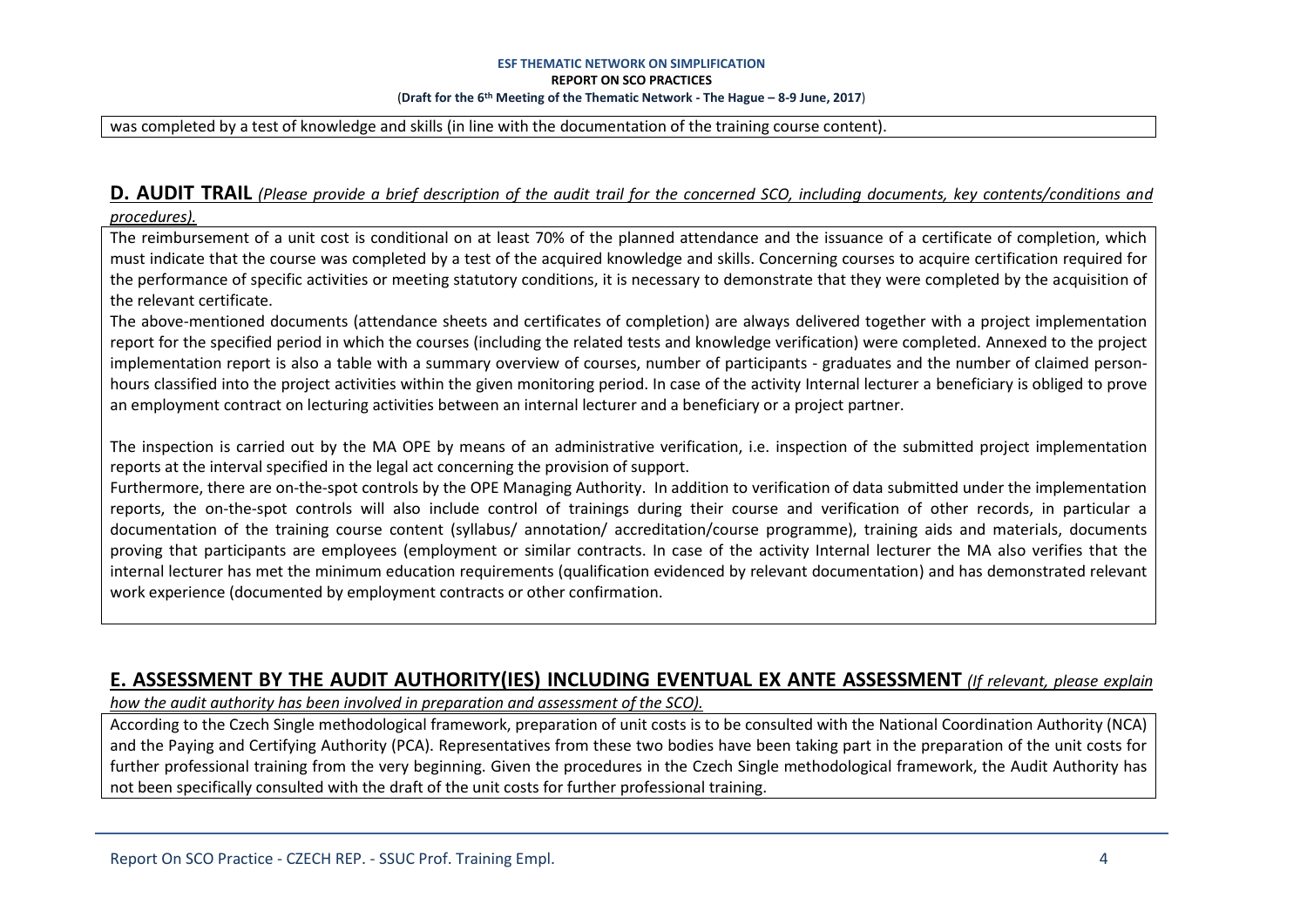## **F. IMPACT OR ADDED VALUE FOR THE MA, BENEFICIARIES AND OTHER STAKEHOLDERS** *(Please explain how you have*

*perceived impact/added value of the SCO for the MA, beneficiaries and other stakeholders).* 

- 1. The process of submitting project applications has been simplified – it is easier to fill in an application form and to submit it because only standardised units are put in the application form. However, applicants shall consider whether they are able to deliver expected outputs/results at the unit costs set by the MA.

2. The selection process has been simplified – when projects/activities are standardised, then the selection process can be easily standardised as well (it means that objective criteria can be set to facilitate the selection process).

3. Verifications carried out by the MA are focused on outputs/results achieved – by setting out rules for documenting units attained the MA has decided to focus on

on the achievement of policy objectives instead of being concentrated on collecting and verifying financial documents.

## **G. SPECIFIC ISSUES FACED WITHIN CALCULATION AND IMPLEMENTATION OF THE SCO** *(Please indicate any*

*issues/problems/challenges you have experienced when setting out or implementing the SCO, i.e. high workload, state aid, public procurement, national legislation, revenues etc.)*

1. Setting out the standard scale of unit costs was a very long and demanding process before calls for proposals could be launched - data collection and their verification, negotiating with the European Commission, and setting out detailed guidance for applicants and beneficiaries.

2. Documenting how financial support has been spent in accordance with state aid rules – we have had to take state aid rules into account when setting out the rules for documenting the units achieved.

### **H. LESSONS LEARNED AND POINTERS** *(Please indicate any unforeseen practical implications that have emerged and any key lessons you have learned from the development and implementation of the concerned SCO practice).*

In addition to setting out the rules before calls for proposals are launched, it is absolutely necessary to establish the "interpretive practice" for implementation period of projects. It comes a series of situations that do not exactly fall into the methodology of the SCO and the MA must be prepared to apply the rules to situations that are not foreseen in advance. Interpretation of rules is, of course, carried out in case of projects reimbursed on costs actually incurred and paid but here it is an established long-term practice. The MA can rely on previously reviewed cases. For